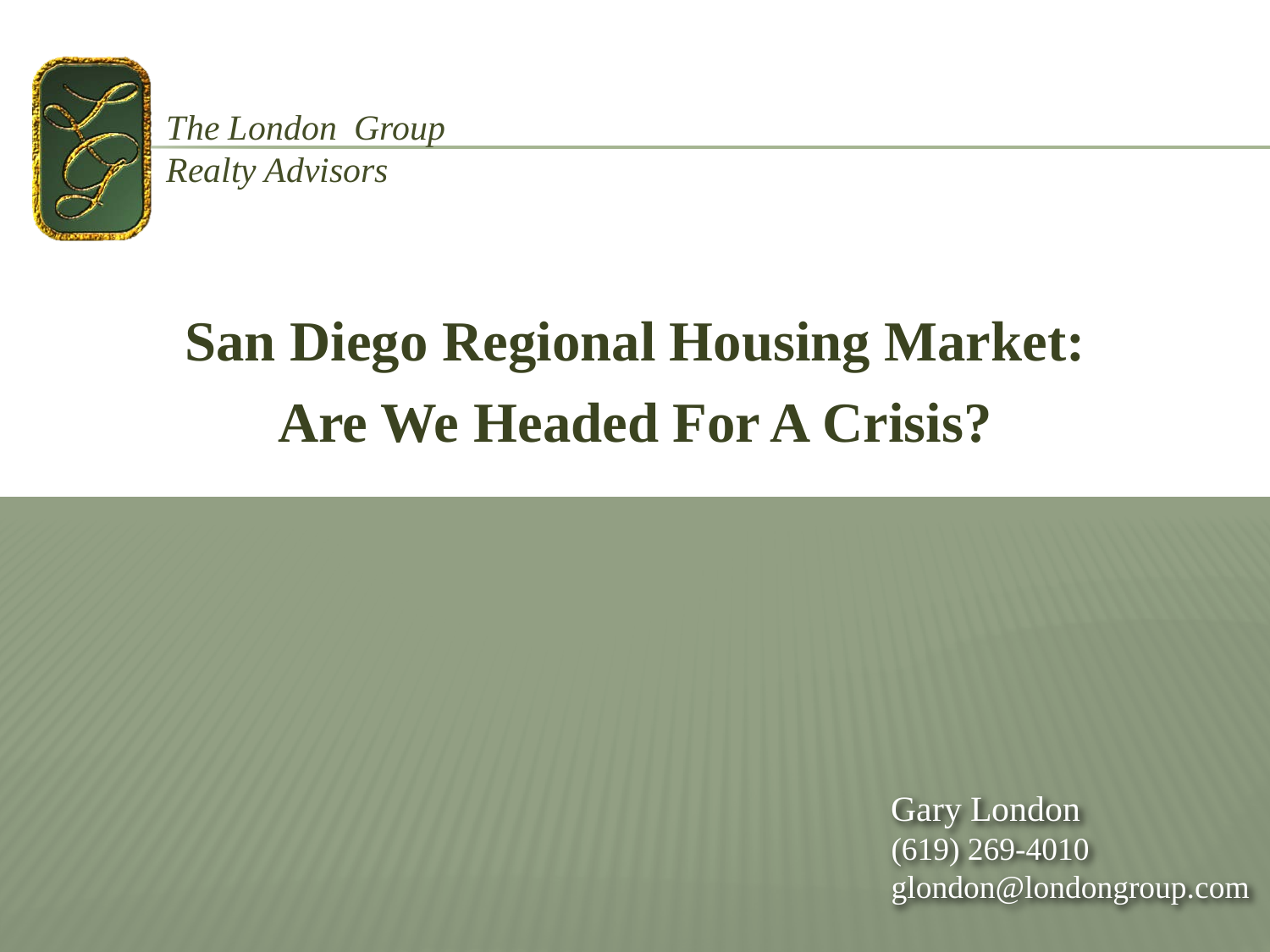

- $\triangleright$  There is a basic deficiency and maldistribution in the amount of housing units demanded and the number being supplied.
- $\triangleright$  A maldistribution of the types of housing we are supplying mostly multifamily and not single family.
- $\triangleright$  A pricing and availability problem.
- And ultimately an economic problem which will challenge, and perhaps even damage, our economy.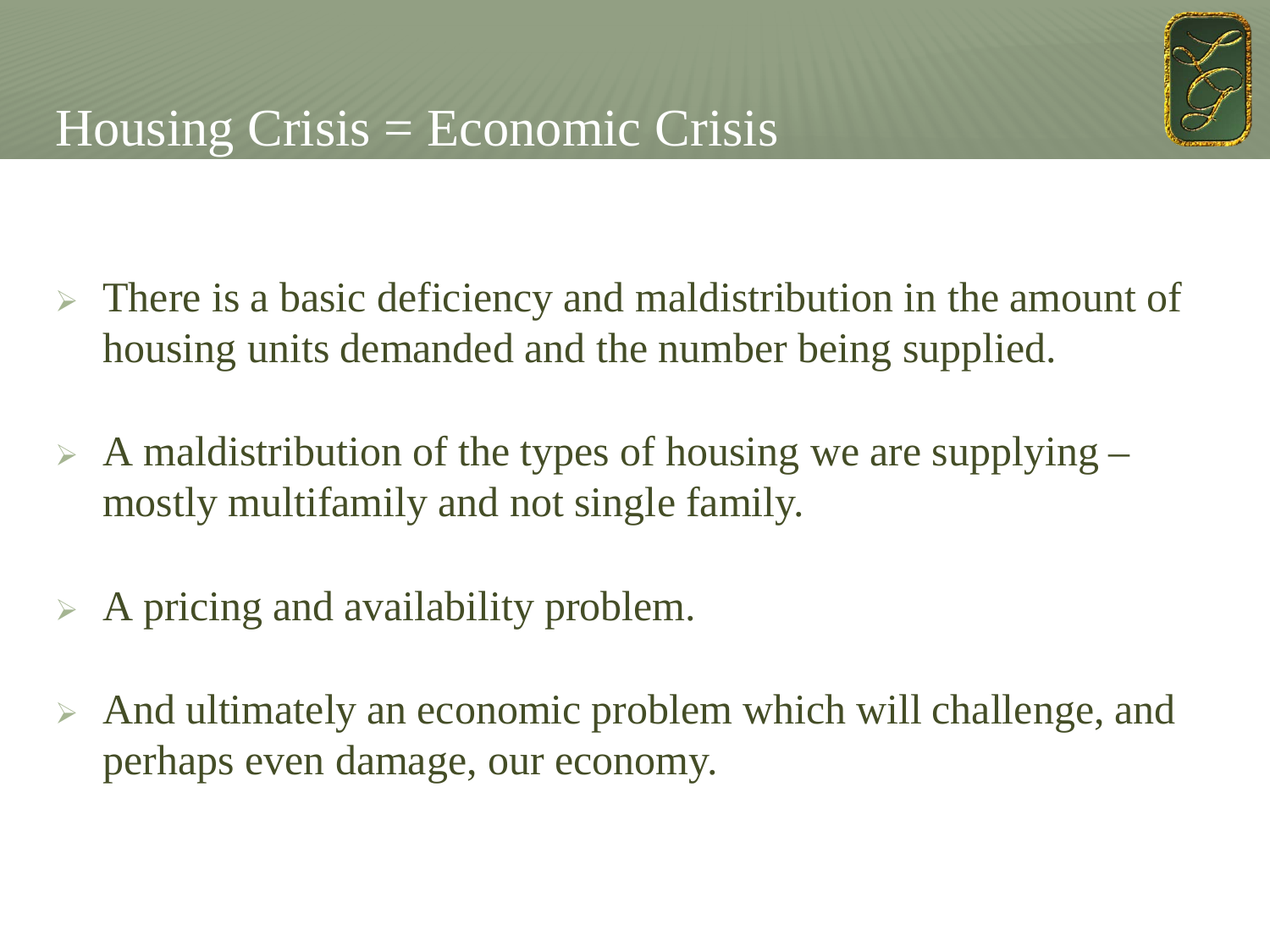

#### **There is a basic deficiency and maldistribution in the amount of housing units demanded and the number being supplied.**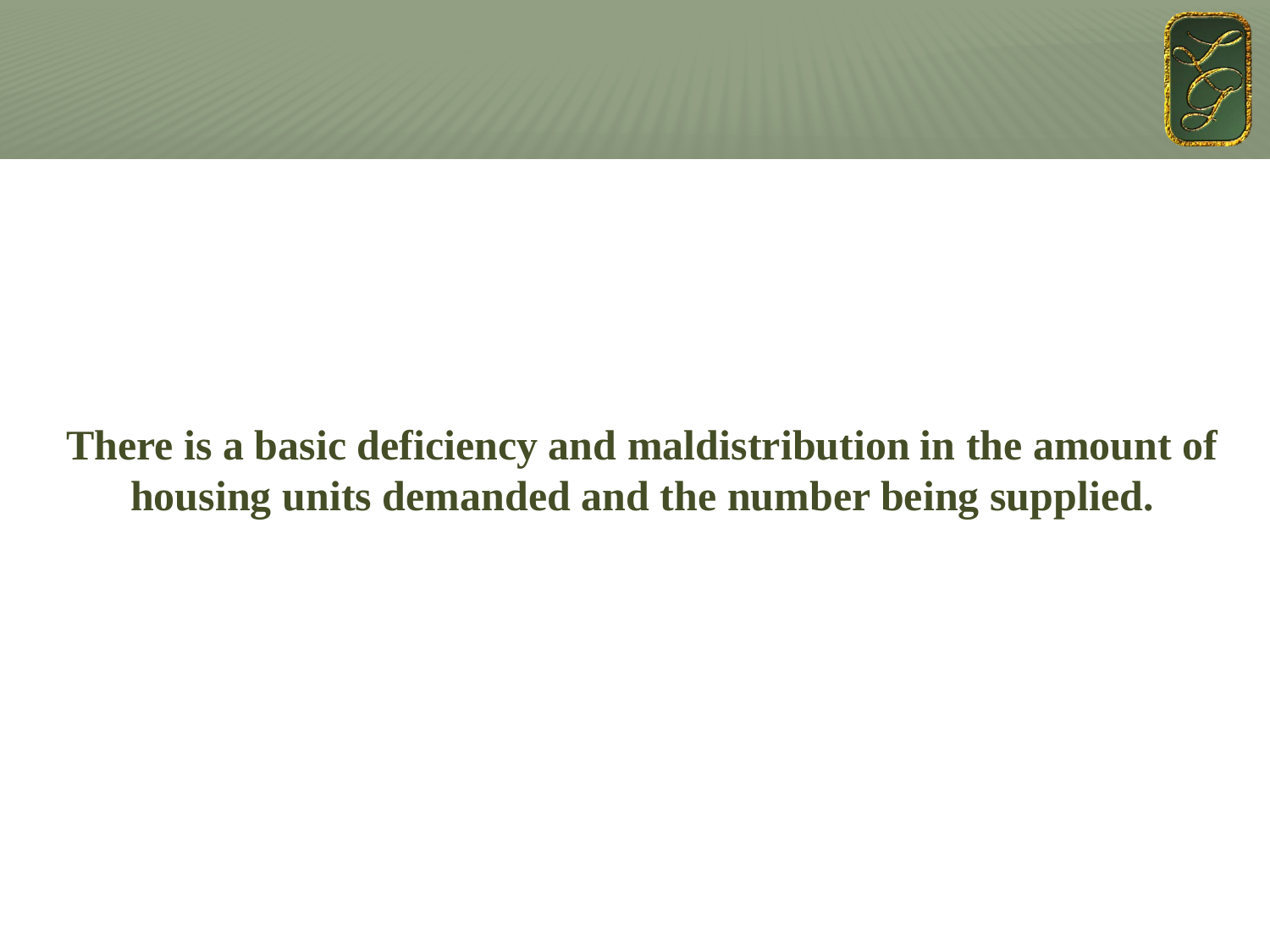#### Regional Jobs & Housing *Cumulative Growth Since 1996*



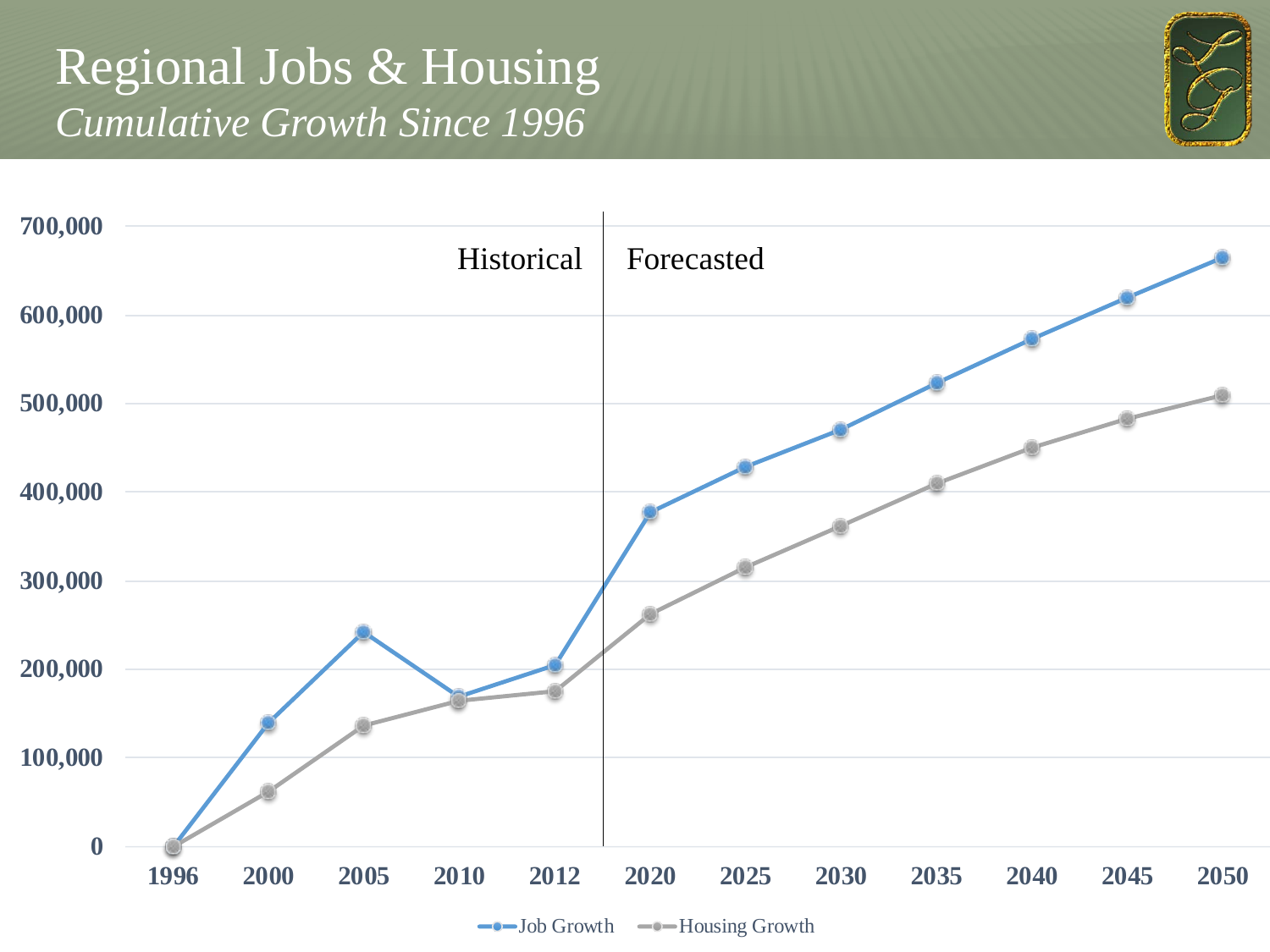## Maldistribution of Jobs and Housing *North County – Adding More Jobs than Housing*



 $\leftarrow$  Job Growth  $\leftarrow$  Housing Growth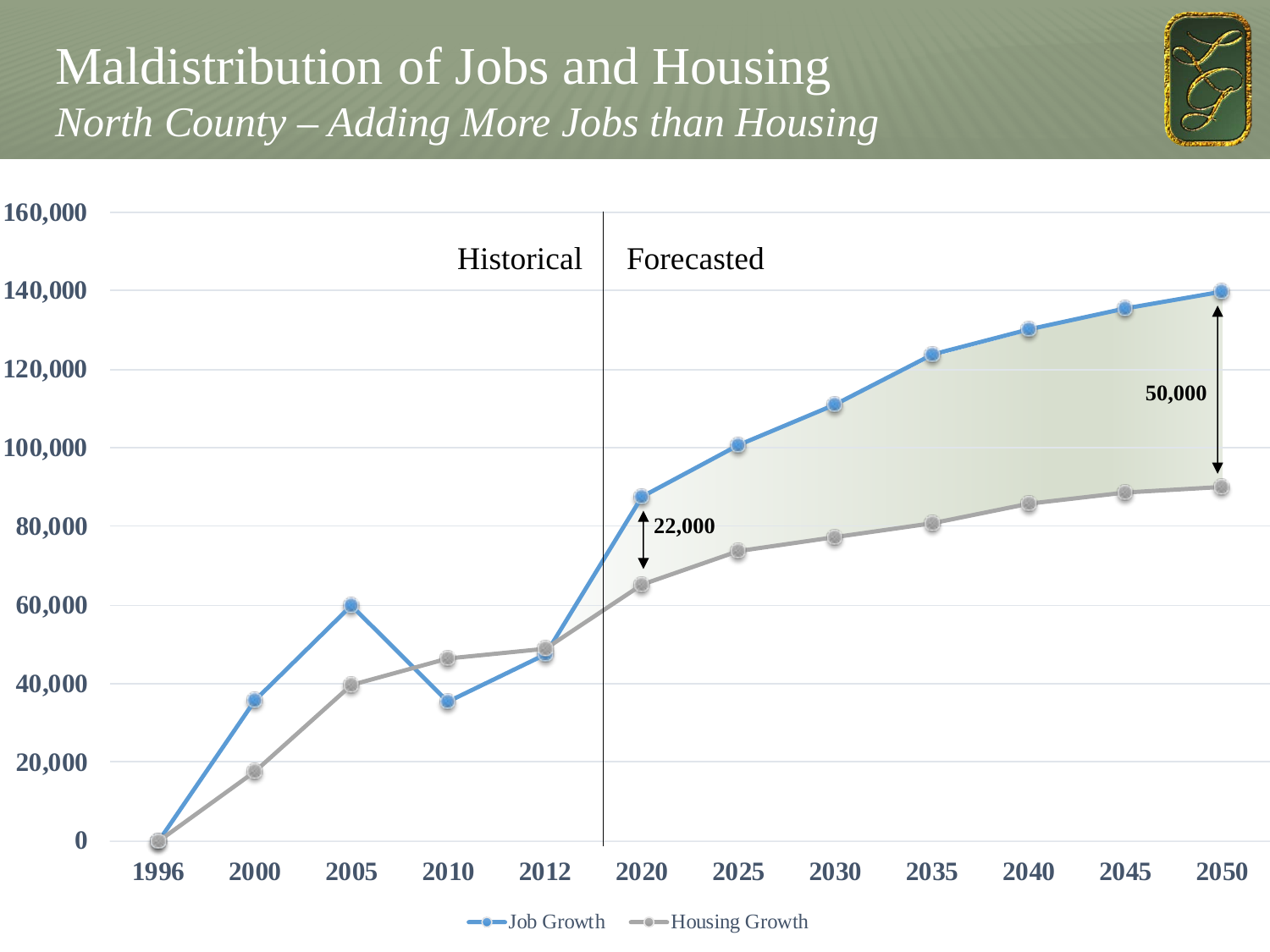#### Looming North County Housing Shortage *Demand Based on Job Growth vs. SANDAG Forecast*



 $\rightarrow$ Housing Demand (1.38 Jobs Per DU)  $\rightarrow$ Forecasted Supply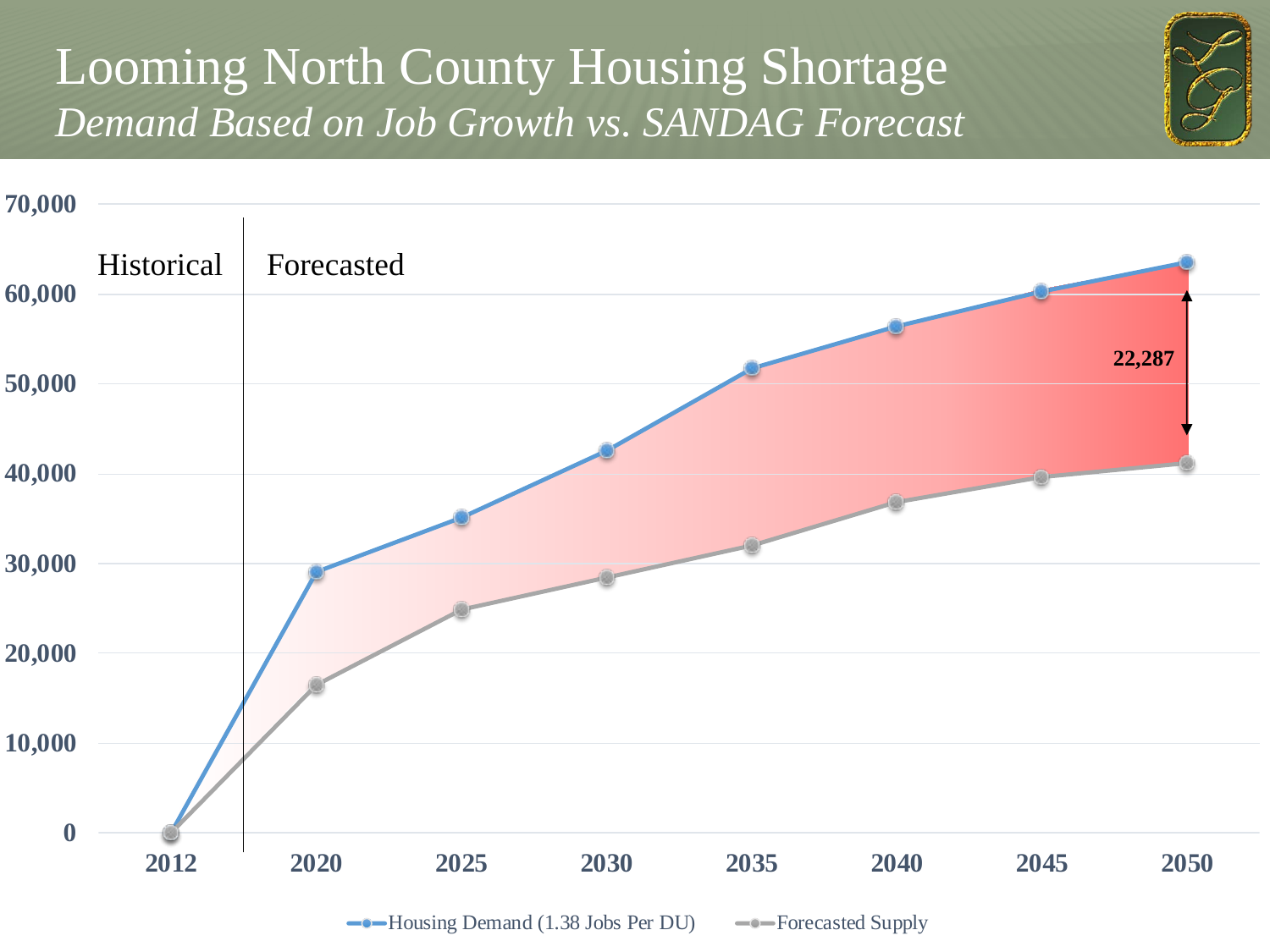## The Geographical Disconnect *Shortage / Surplus of Housing Units (2012-2050)*



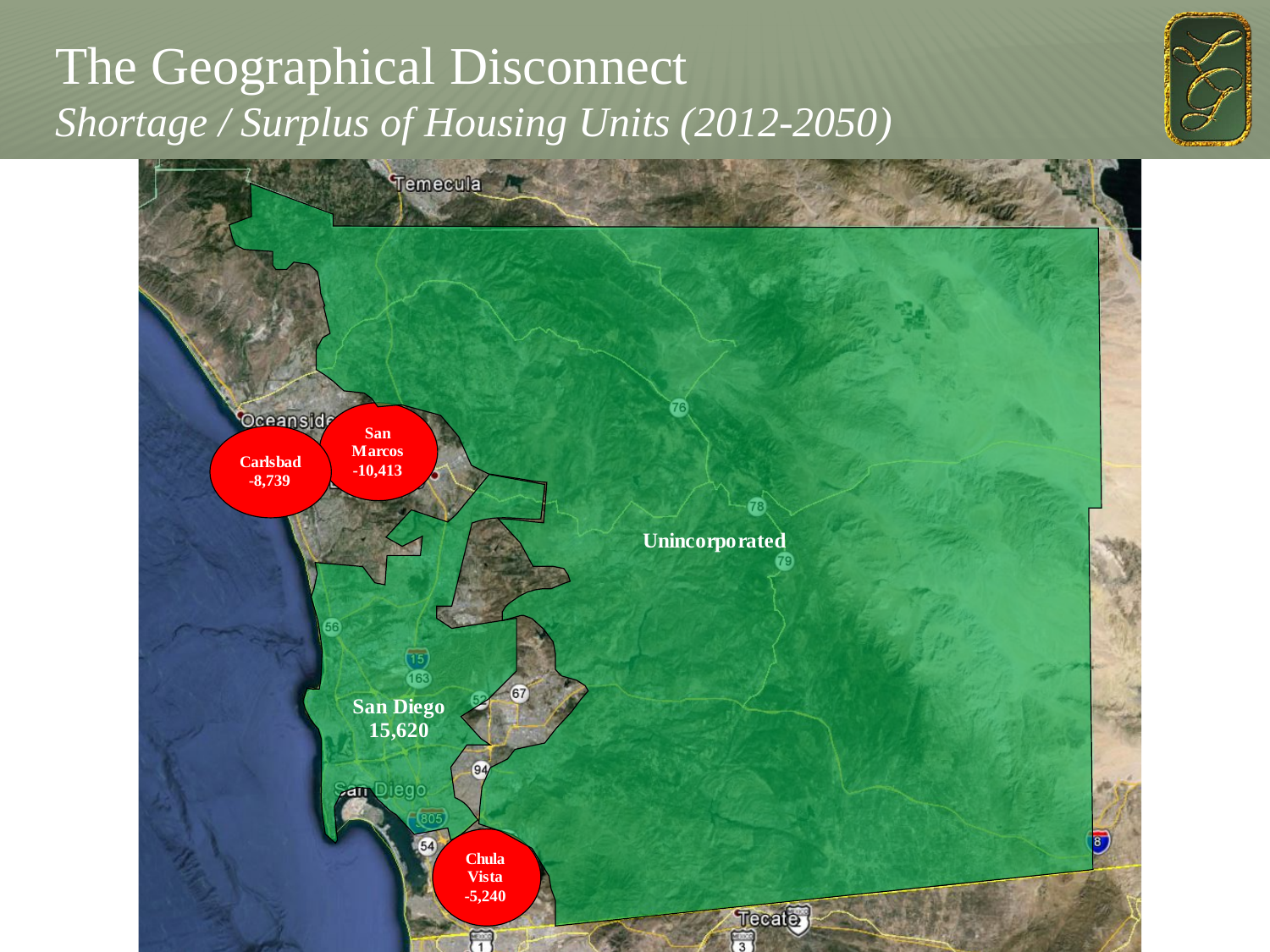## Inferior Agriculture Land is on the Rise *Superior vs. Inferior Farmland in San Diego County*



<sup>-</sup>Superior Farmland Acres -- Inferior Farmland Acres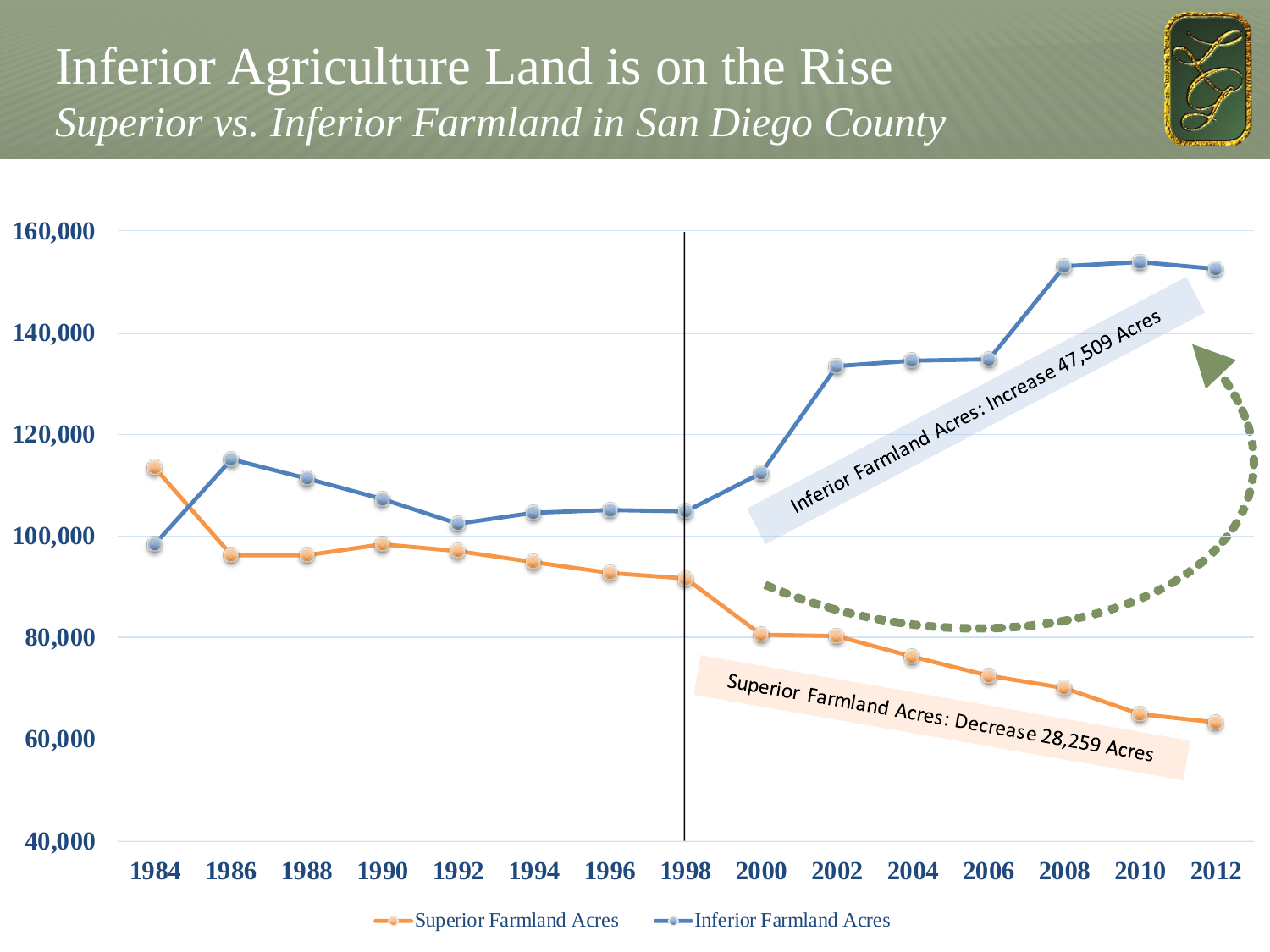

## **A maldistribution of the types of housing we are supplying – mostly multifamily and not single family.**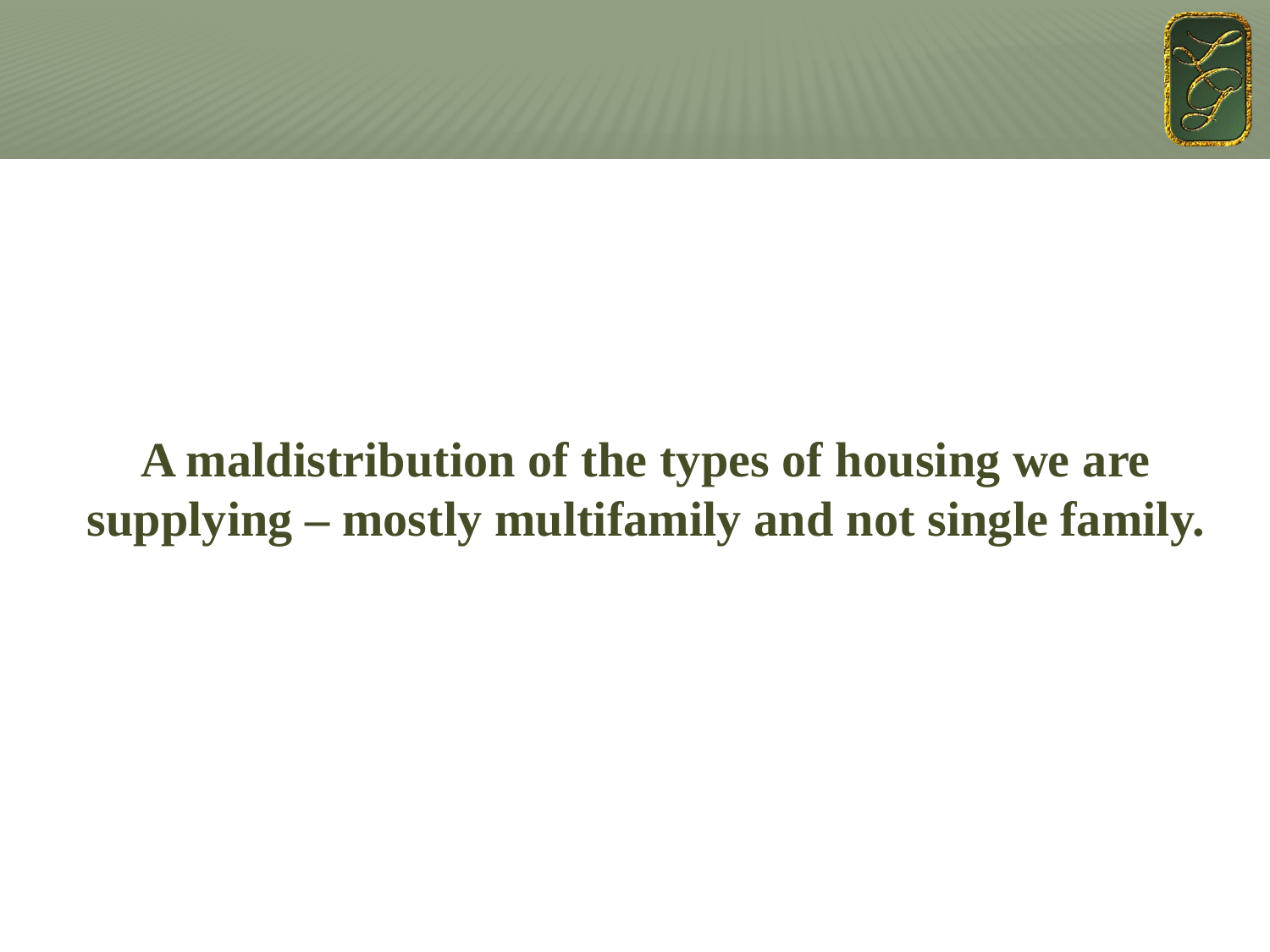

## Are We Building What They Want?



Source: The London Group Realty Advisors, US Census, SANDAG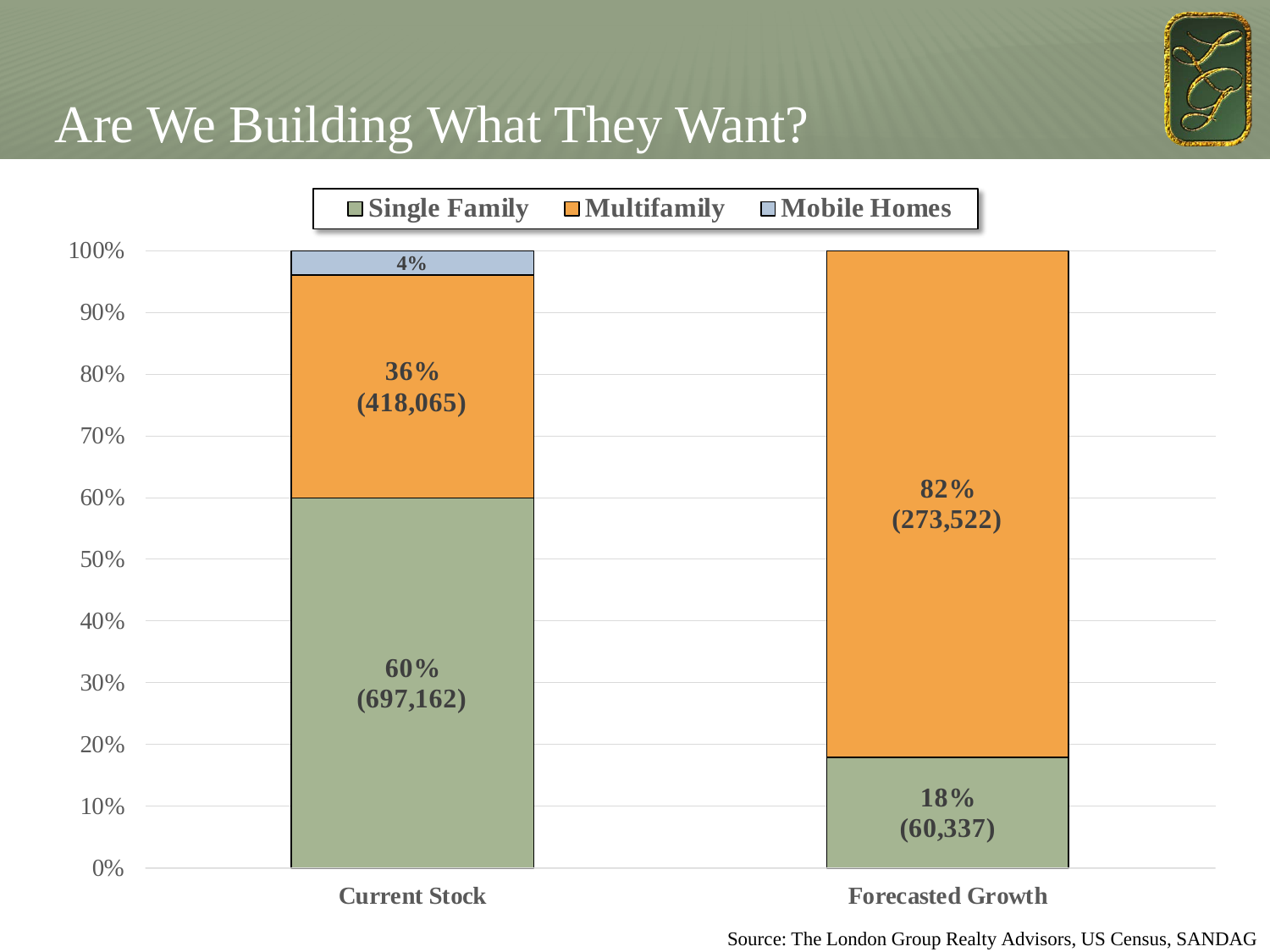

## Are We Building What They Want?



Source: The London Group Realty Advisors, US Census, SANDAG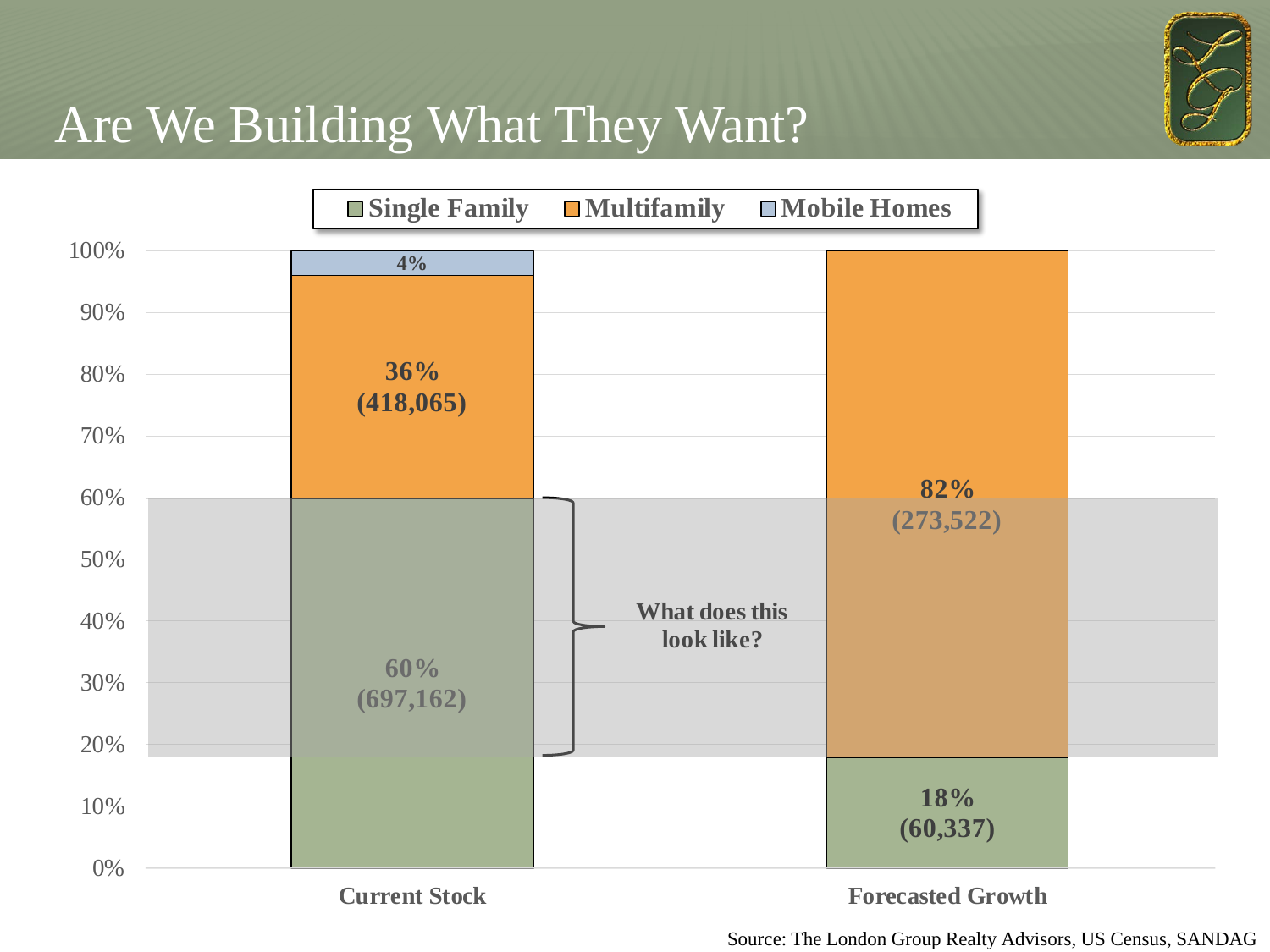## Peak Urban Millennials *San Diego Millennials = 31% of Population*



 Under 5 years 5 to 9 years 10 to 14 years 15 to 19 years 20 to 24 years 25 to 29 years 30 to 34 years 35 to 39 years 40 to 44 years 45 to 49 years 50 to 54 years 55 to 59 years 60 to 64 years 65 to 69 years 70 to 74 years 75 to 79 years 80 to 84 years

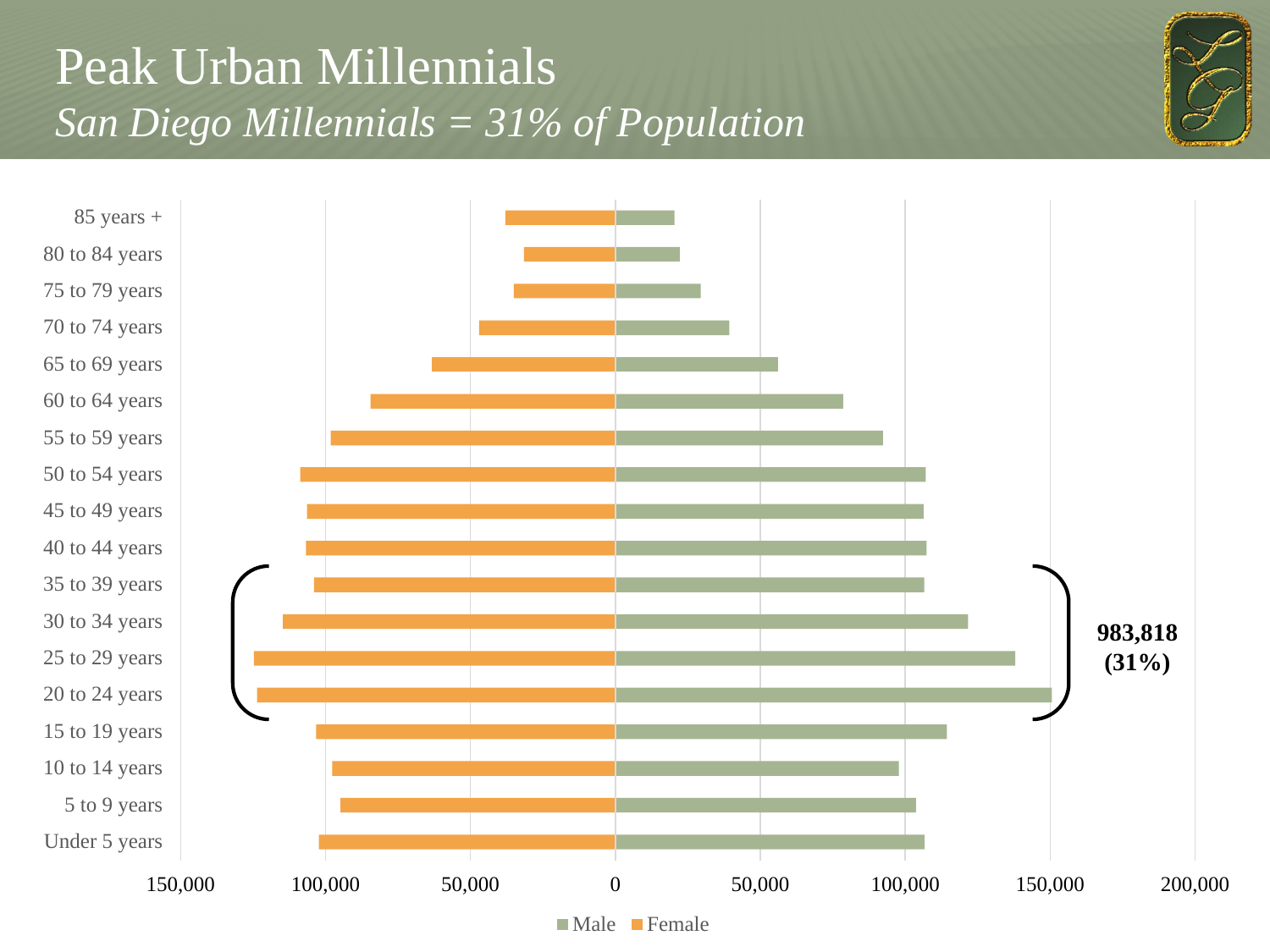

#### Millennials May Become Less Urban

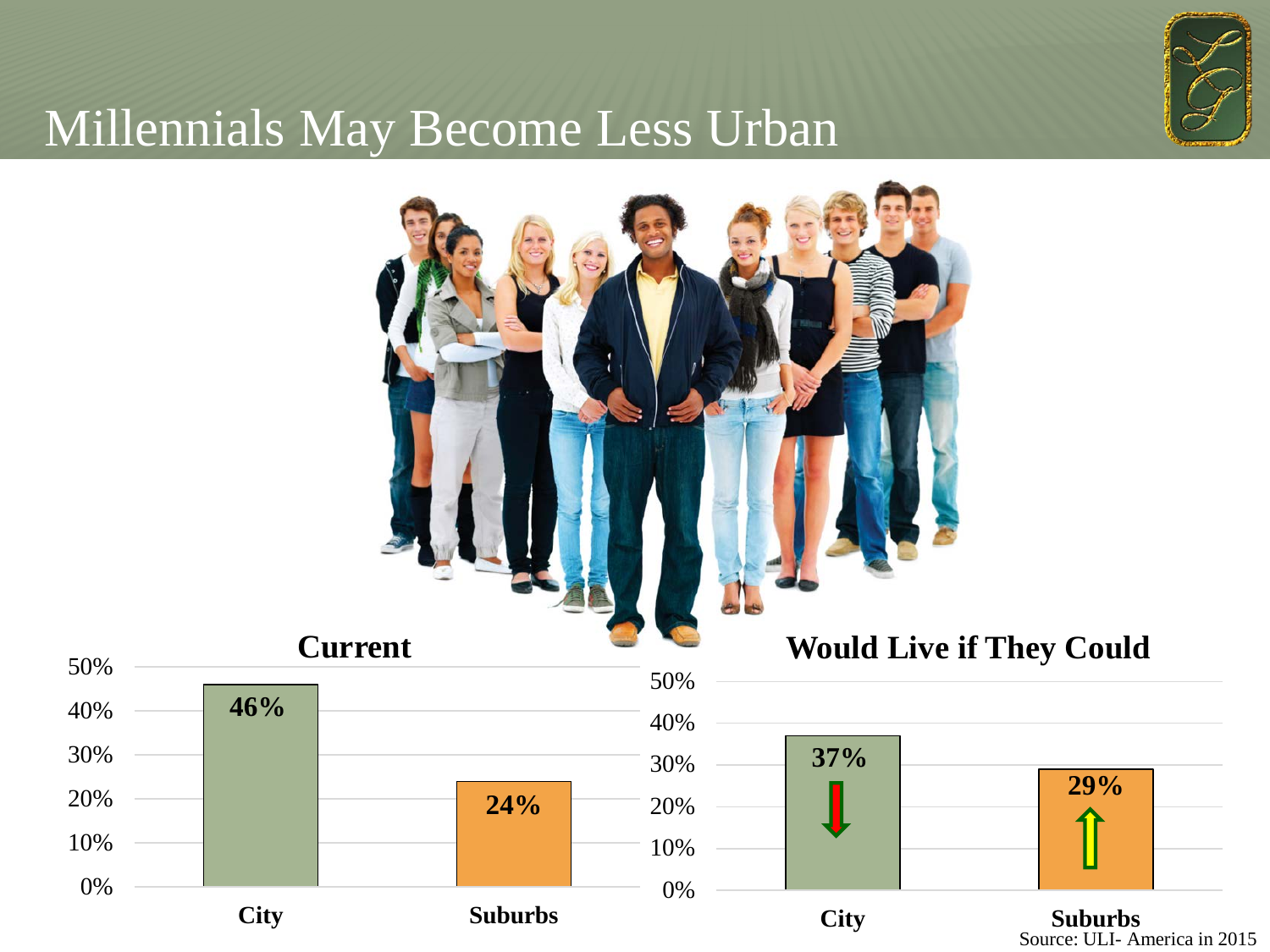

## **A pricing and availability problem.**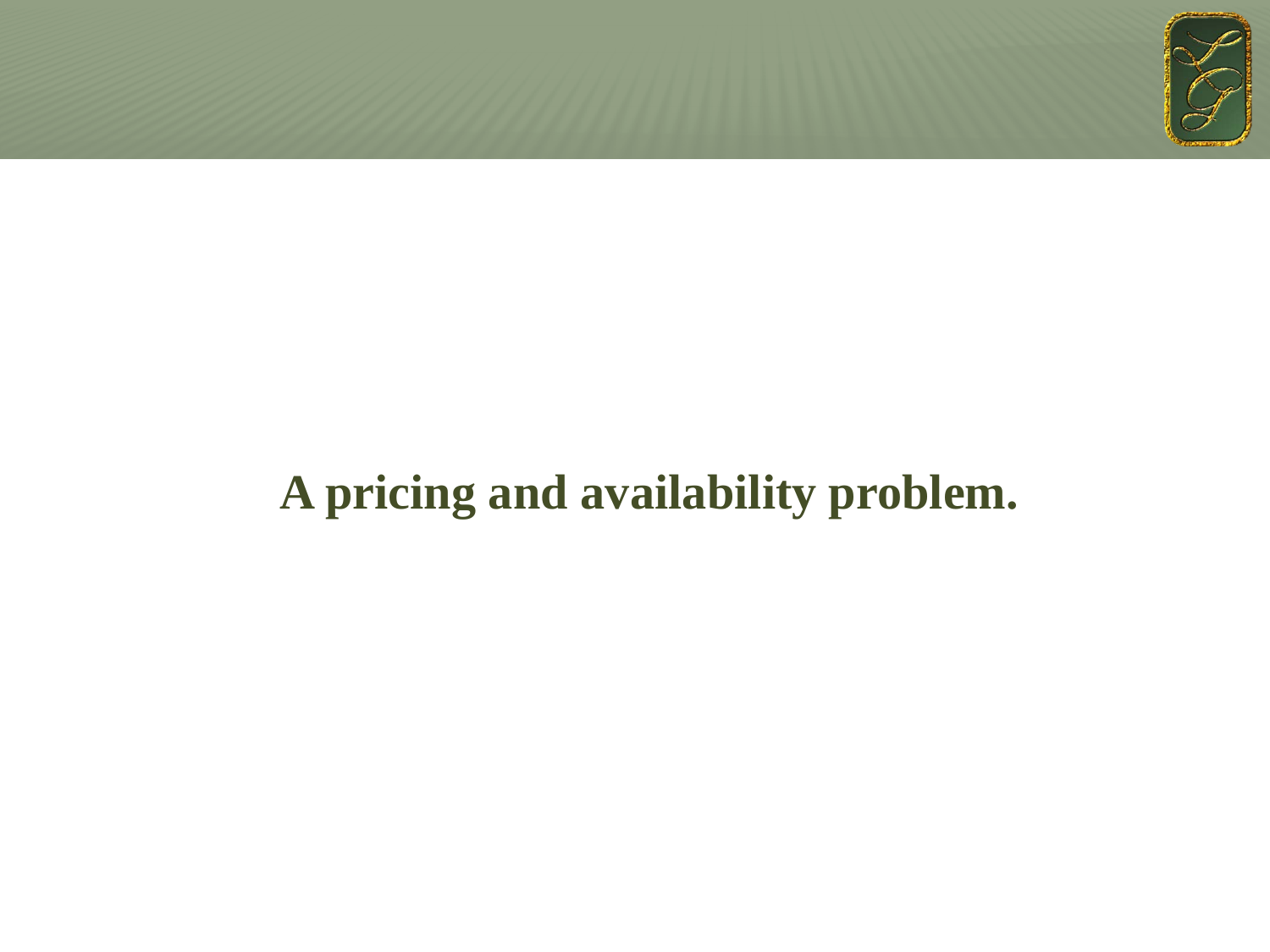## Housing Affordability *Median Multiple (Median Price / Median Income)*



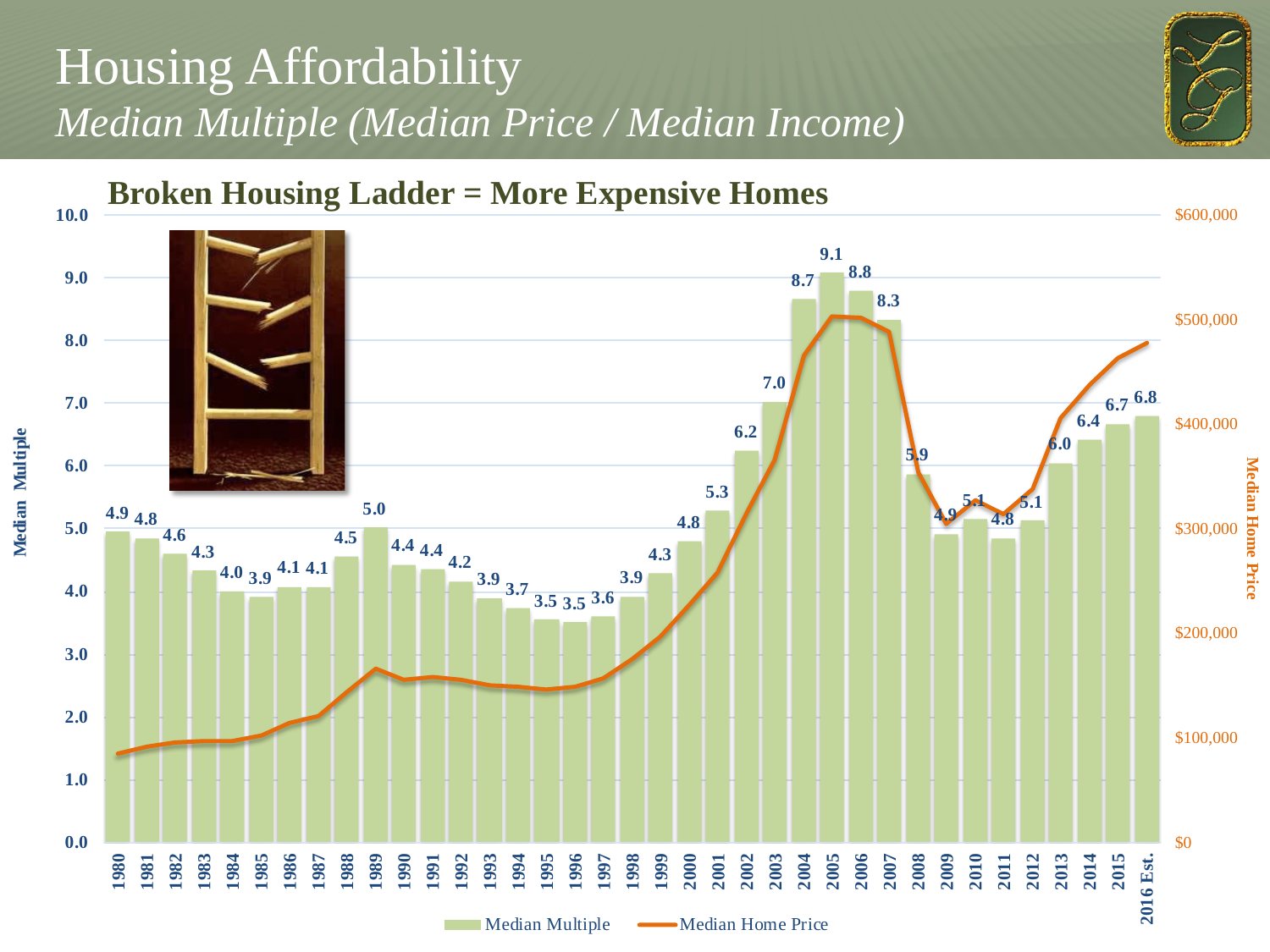## Housing Affordability *Median Multiple (By City) as of May 2016*



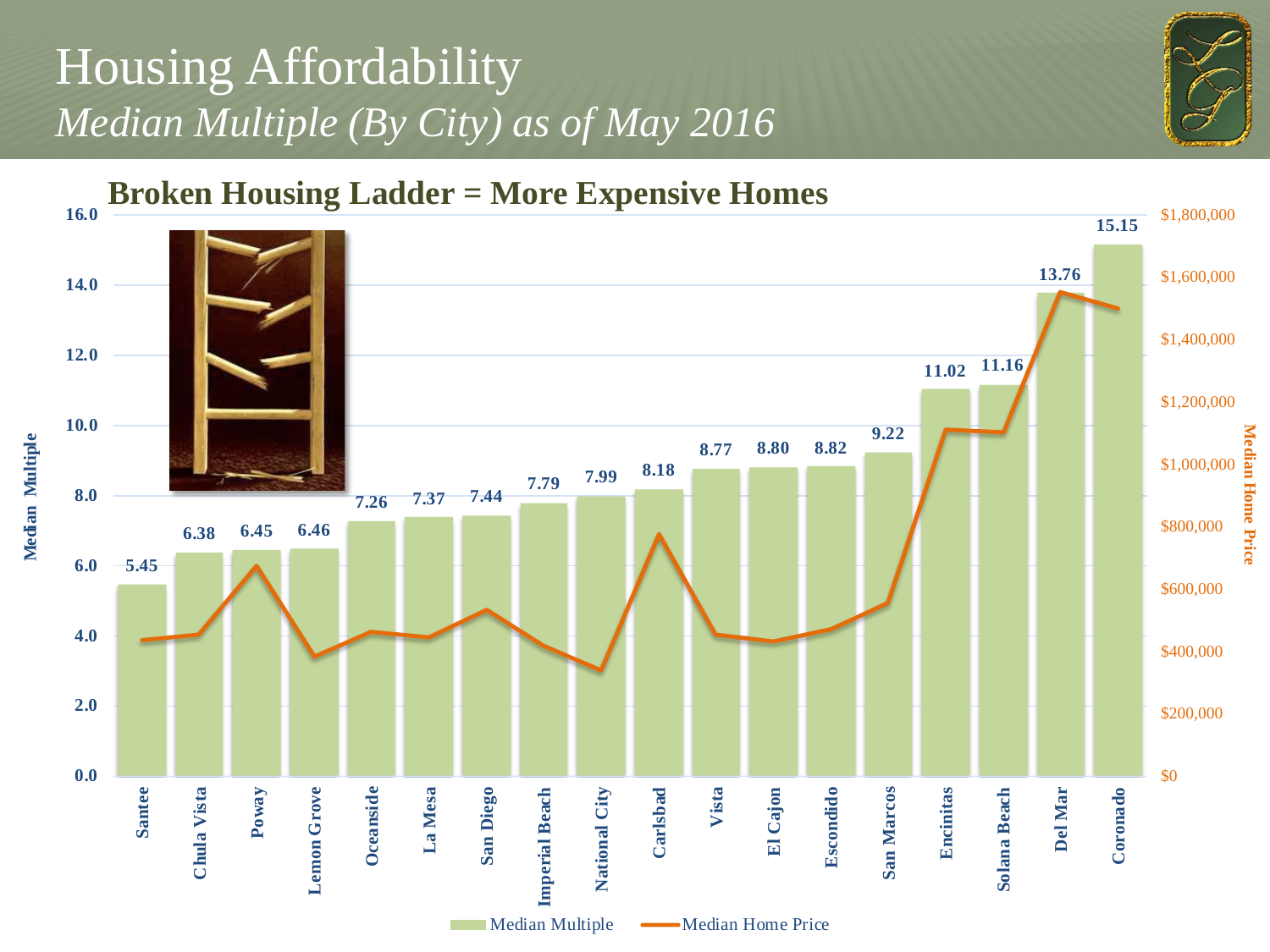## Housing Affordability – 2000 vs. 2016 *% of Income Spent on Housing*



#### **Broken Housing Ladder = More Expensive Homes**

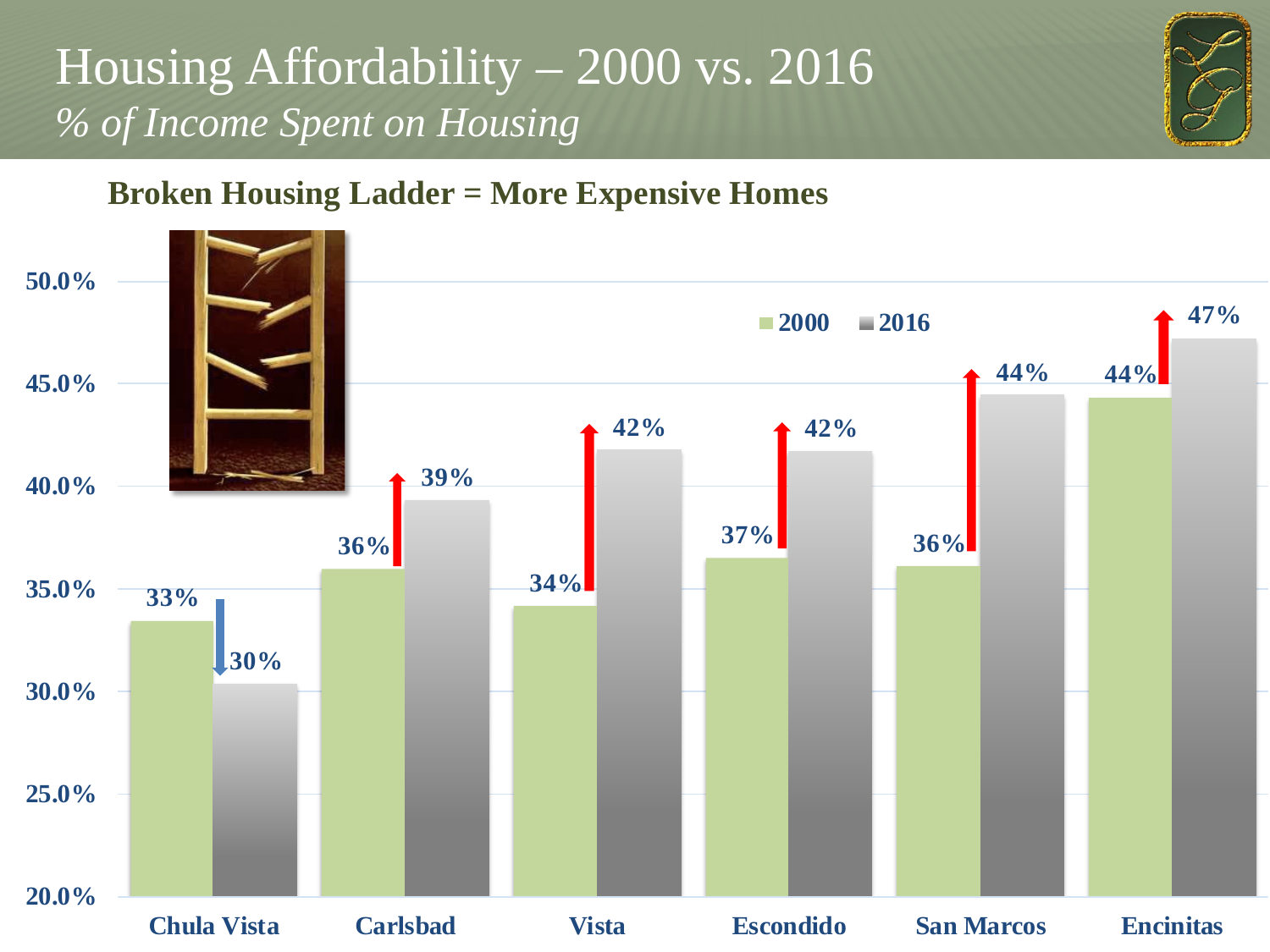

## **And ultimately an economic problem which will challenge, and perhaps even damage, our economy.**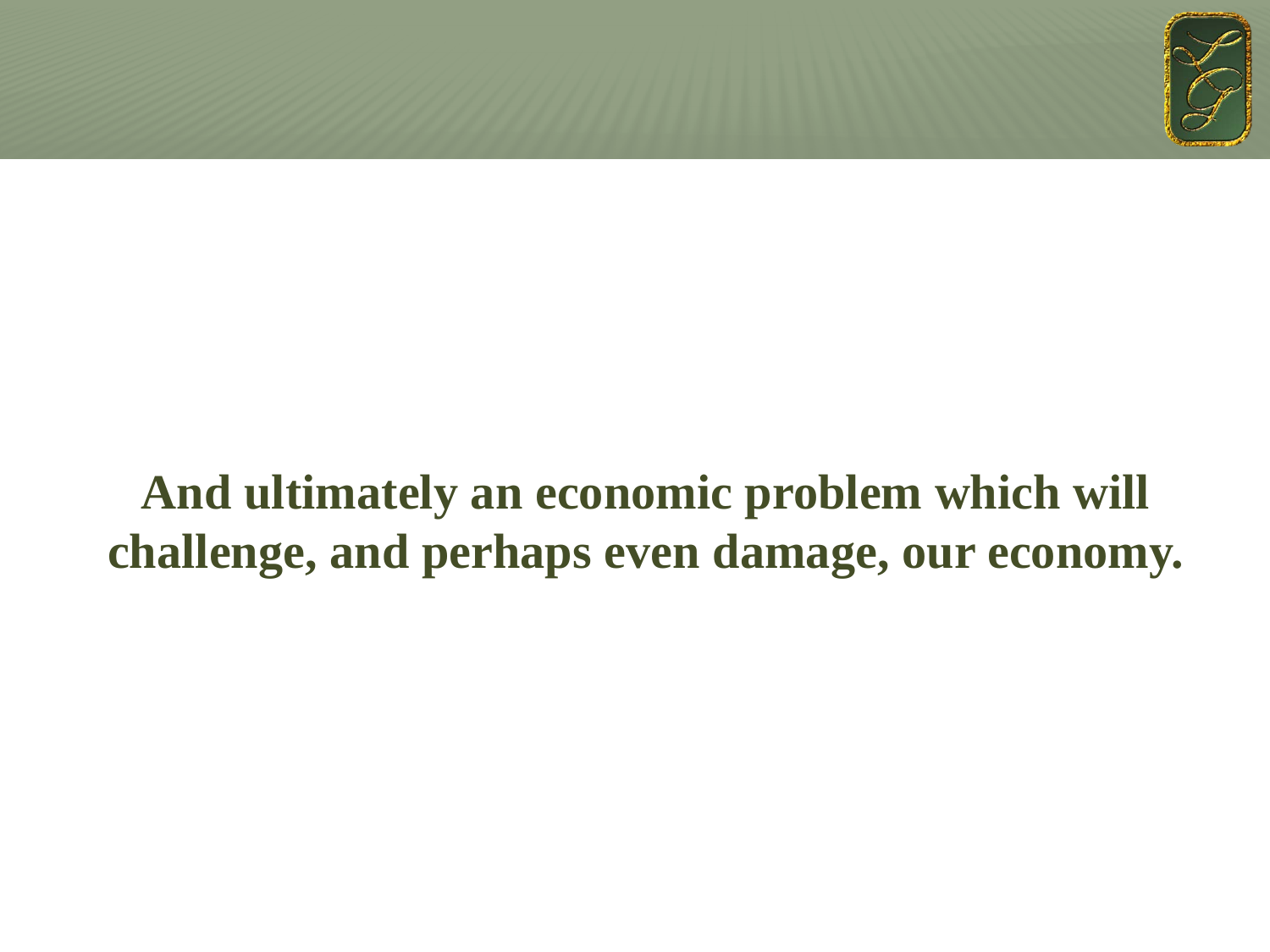## Regional Workforce *San Diego County Imports Works in 4 of 5 Categories*



**RESEA PARTNERSHIP** 

■ San Diego County Workforce ■ Working in San Diego County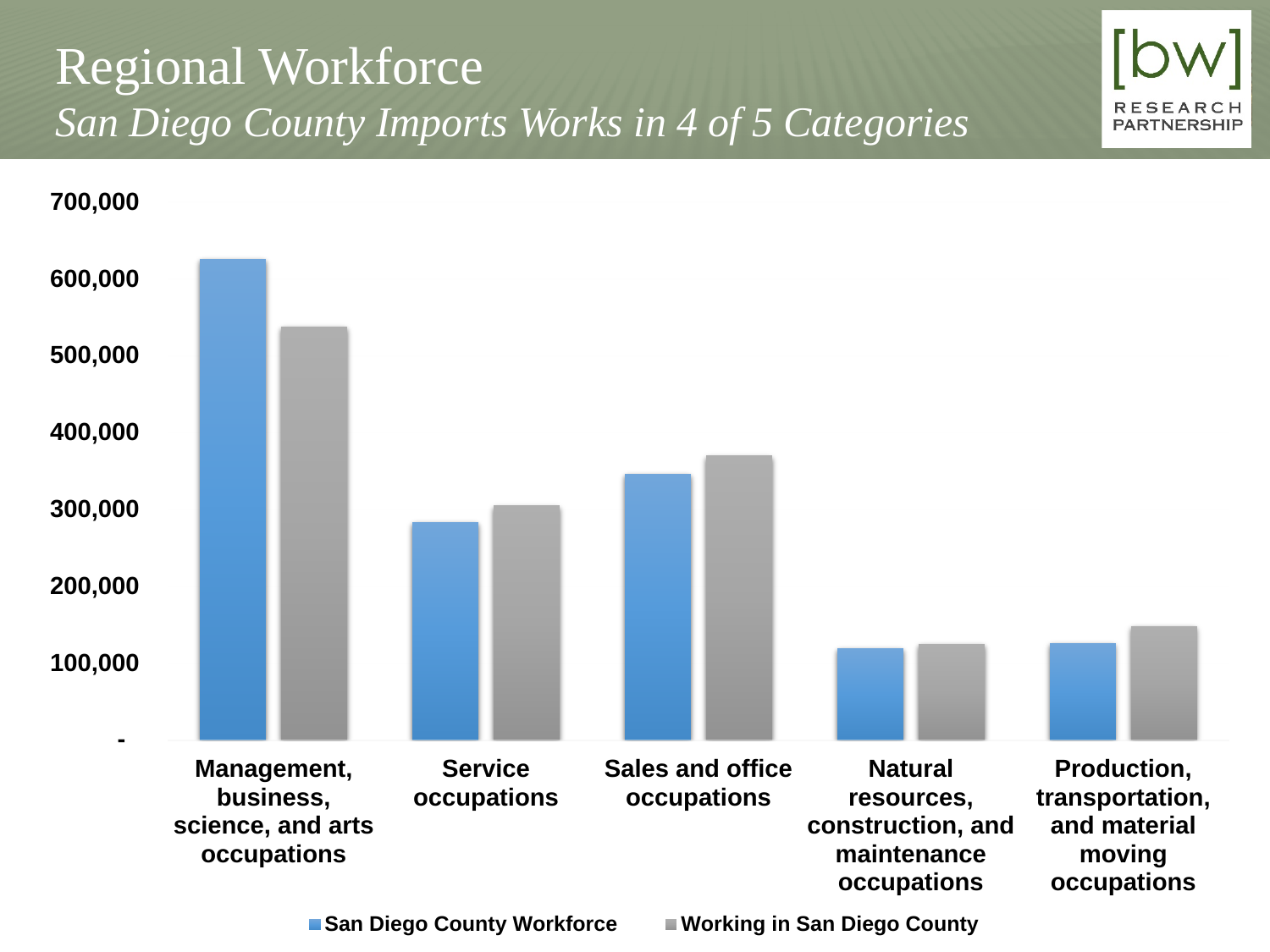## Employer Dissatisfaction *Housing is the issue businesses are most dissatisfied with*



**3.0% 3.0% 6.9% 6.9% Access to clients and customers Access to capital Access to relevant vendors and suppliers Ability to retain valued employees over time Ability to find qualified entry to mid-level employees Ability to recruit experienced, high-level talent Ability to attract new employees that live outside the region Ability to find reasonably priced housing for employees that is close to work**

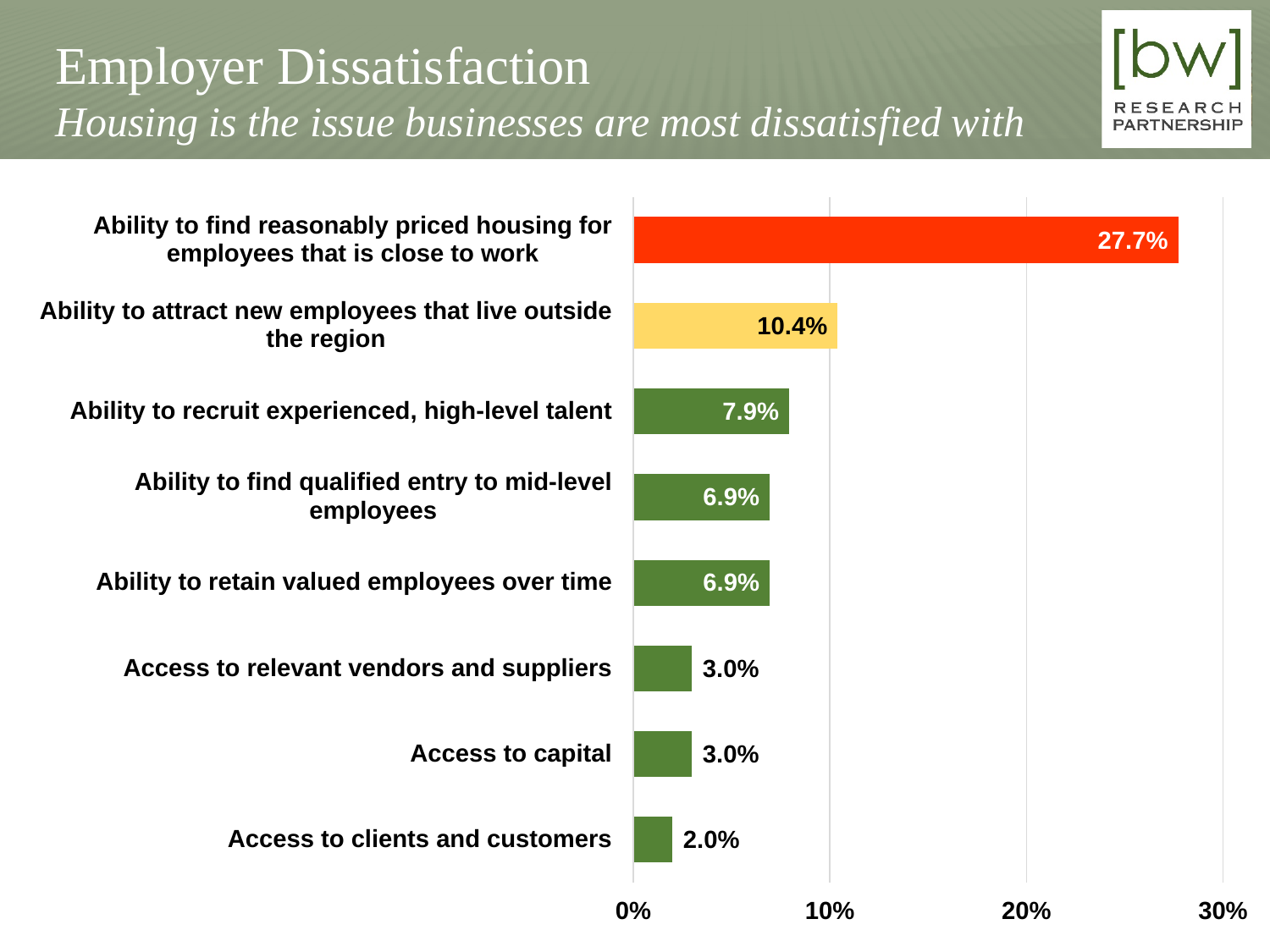## Employer Difficulty *Retaining, recruiting and replacing workers close to work*



**Retaining valuable employees who want to purchase housing within a reasonable distance from work**

**Recruiting employees who can find adequate housing within a reasonable distance from work**

**Replacing retired workers with qualified employees**

**Retaining valuable employees who could move up within the organization**

**Recruiting non-entry level employees with adequate skills and industry experience**

**Recruiting entry-level employees with appropriate training and education**

**Providing training programs so current employees are productive and stay up-to date on changing technology and industry requirements**

**Providing training opportunities so current employees are able to advance within the organization**

|    |     |       | 69.3% |     |
|----|-----|-------|-------|-----|
|    |     |       |       |     |
|    |     |       | 67.3% |     |
|    |     |       |       |     |
|    |     |       | 65.8% |     |
|    |     |       |       |     |
|    |     |       | 64.4% |     |
|    |     |       |       |     |
|    |     |       | 64.4% |     |
|    |     |       |       |     |
|    |     |       | 61.4% |     |
|    |     |       |       |     |
|    |     | 50.0% |       |     |
|    |     |       |       |     |
|    |     | 49.0% |       |     |
| 0% | 20% | 40%   | 60%   | 80% |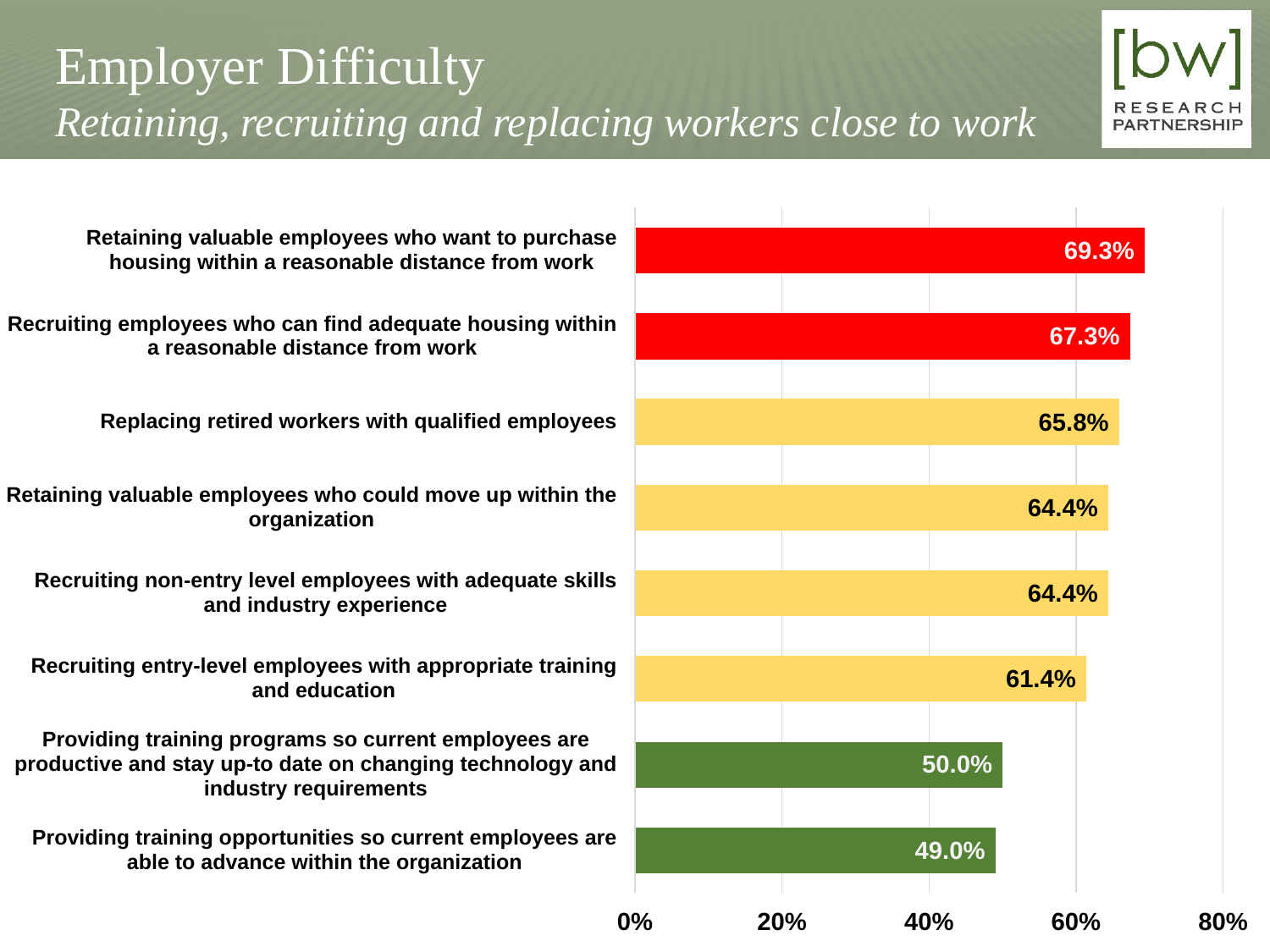The price and availability of housing will have a growing impact upon the quality and quantity of the regional workforce.

- $\triangleright$  The labor market is tightening (10% to 4.5%) and demographic profile is greying (21% to 23%)
- $\triangleright$  Almost half (47%) of SDC renters spend over 35 percent of their gross income on housing – housing costs drive affordability in the region.
- Average commute times from 2011 to 2015 are increasing and will make it more costly to commute from the same distance in the future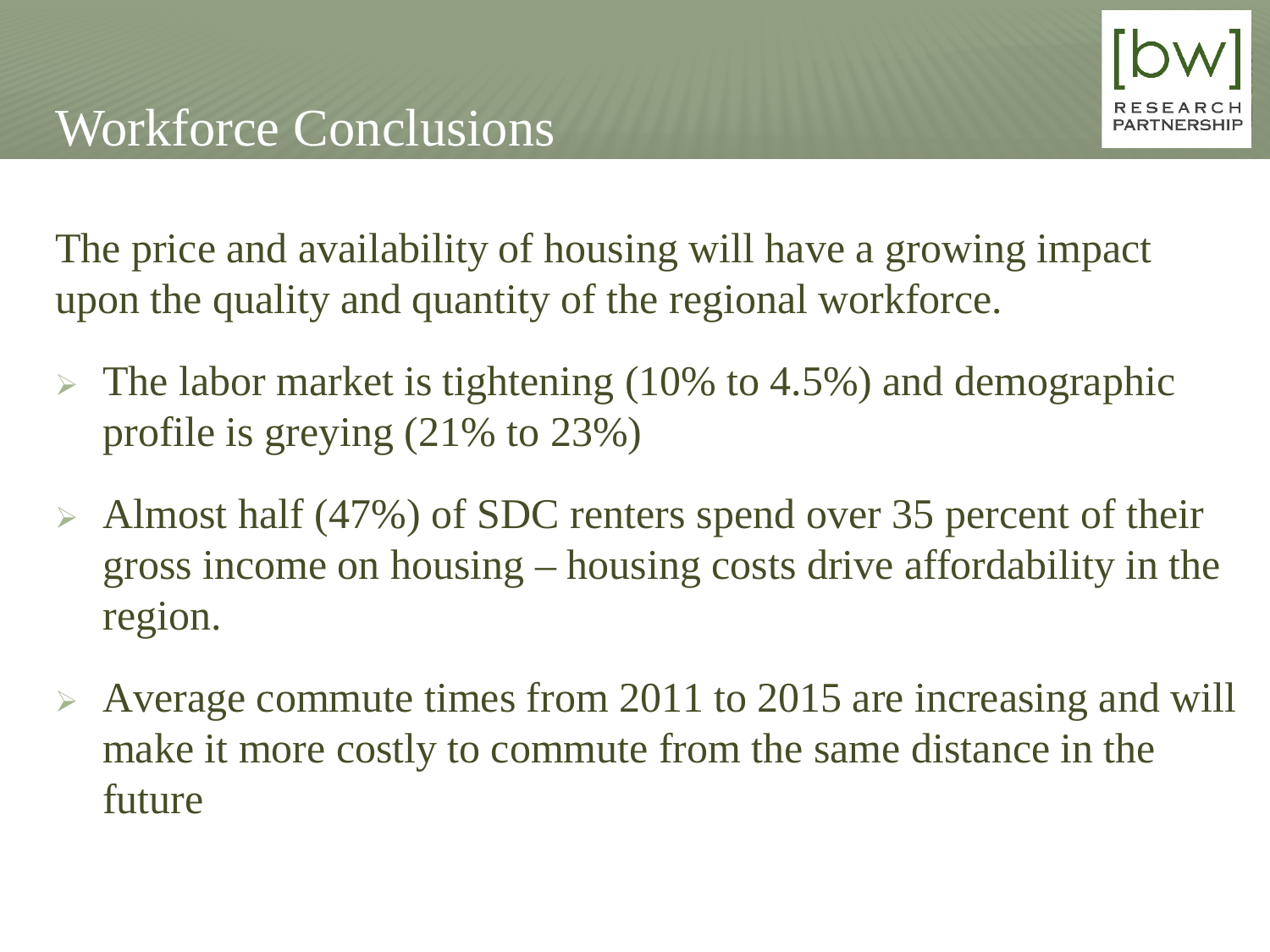San Diego County businesses are increasingly dissatisfied with their ability to retain workers who want to live in and around their workplace

- $\triangleright$  Over a quarter of businesses are dissatisfied with their ability to find housing close to their work location
- $\triangleright$  Small and medium sized businesses are more likely to indicate dissatisfaction with the workforce housing(>35%) options in the region
- $\triangleright$  Lack of housing impacts industries differently, but the impacts are considerable